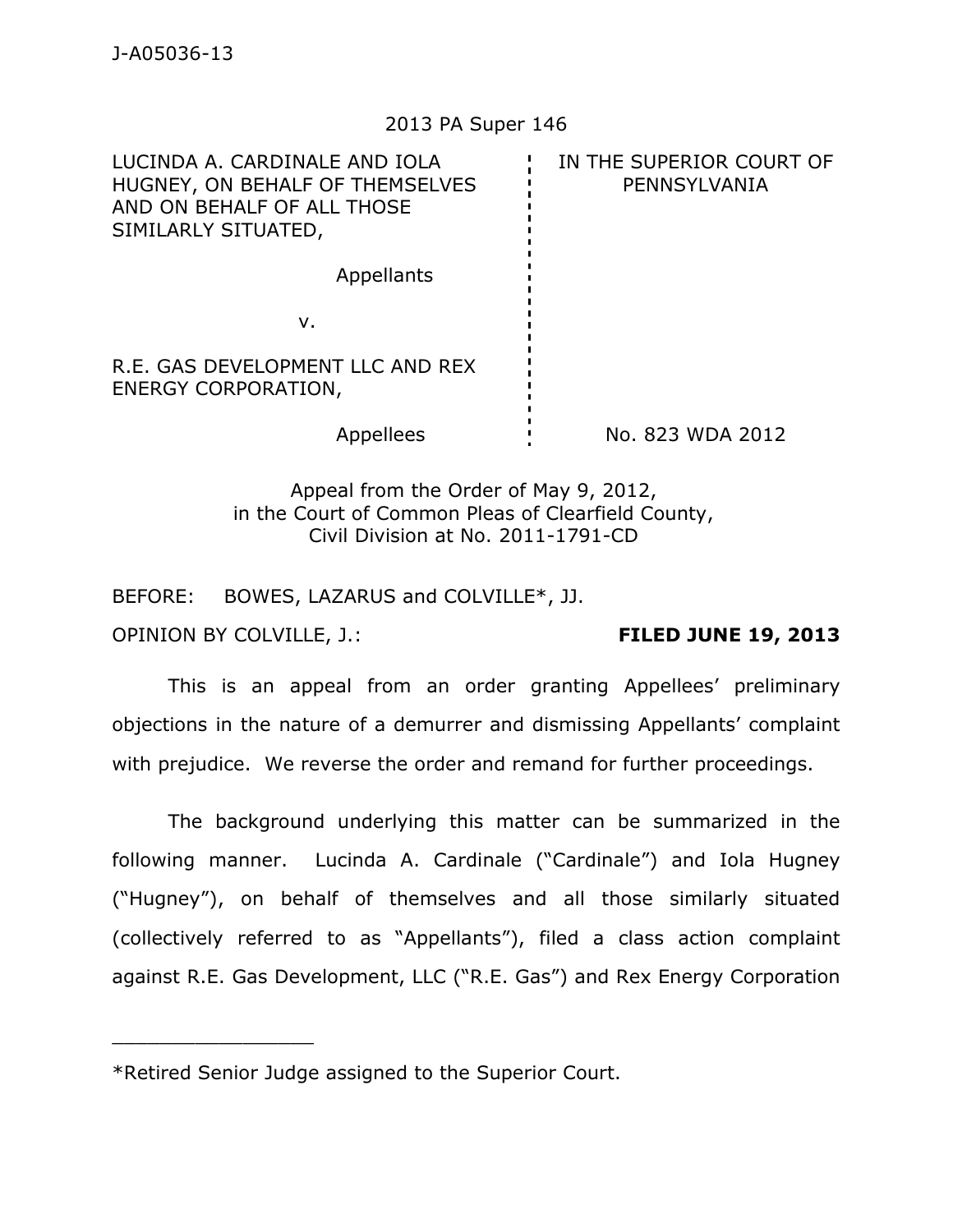("Rex Energy") (collectively referred to as "Appellees"). Appellants made the following, relevant averments in their complaint.

 R.E. Gas is a subsidiary of Rex Energy. In 2008, R.E. Gas entered into Marcellus Shale gas leases with numerous persons, including Cardinale and Hugney. Under those leases, R.E. Gas committed to pay \$2,500.00 per acre to the individual landowners. R.E. Gas, however, has refused to honor the leases by failing to pay the rents due to the landowners.

 Appellants' complaint contains three counts. Their first count is a breach of contract action against R.E. Gas. Under their second count, Appellants present a claim of tortious interference with contract against Rex Energy. Appellants' last count alleges that Appellees engaged in a civil conspiracy.

 Appellees filed preliminary objections to the complaint. Their objections span twenty-seven pages and consist of eighty-four numbered paragraphs. After Appellants filed their response to the objections, the trial court entered the following order.

Now, this  $9<sup>th</sup>$  day of May, 2012, following argument on [Appellees'] Preliminary Objections to Class Action Complaint and receipt and review of the parties' briefs and applicable case law, it is the ORDER of this [c]ourt as follows:

1. As to [Appellees'] Demurrer to the Complaint in its entirety this [c]ourt agrees that as a matter of law [Appellees] did not accept [Appellants'] offer to enter into binding gas leases.

2. As such, no contracts were formed between [Appellants] and R.E. Gas.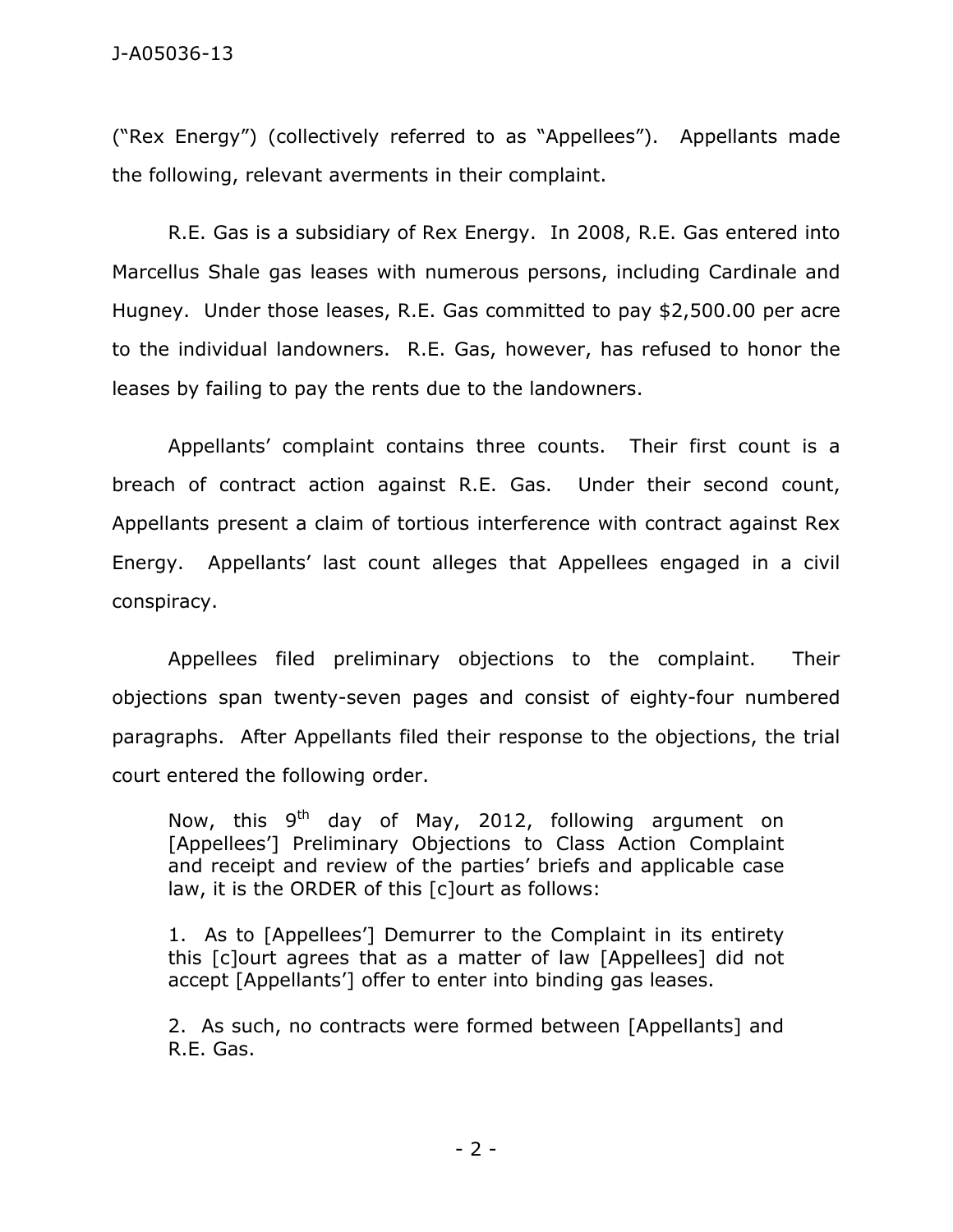3. Accordingly, it is the ORDER of this [c]ourt that [Appellants'] Demurrer be and is hereby GRANTED. [Appellants'] Complaint is hereby DISMISSED in its entirety, with prejudice; and

4. In support of its dismissal **the [c]ourt hereby adopts the legal reasoning and conclusions as set forth in paragraphs 8 through 55 of [Appellees'] Preliminary Objections** to Class Action Complaint filed on January 25, 2012.

Trial Court Order, 05/10/12 (emphasis added).

 In paragraphs eight through fifty-five of their preliminary objections, Appellees presented the following arguments in support of their request for a demurrer to Appellants' complaint.

 According to Appellees, the parties never entered into a binding lease/contract. In support of this position, Appellees noted that, in addition to signing the "Oil and Gas Leases," Appellants signed "Orders for Payment." Appellees highlighted the following language from the "Orders for Payment:"

Lessee[, *i.e.*, R.E. Gas,] shall, **subject to its inspection, approval of the surface, geology and title**, make payment to Lessor[, *i.e.*, Appellants] as indicated herein by check within 60 days of Lessee's receipt of this Order For Payment and the executed Oil and Gas Lease associated herewith.

Complaint, 10/25/11, Exhibit A, at unnumbered page 8 (emphasis added). Appellees also pointed out that the "Orders for Payment" state, "This Order for Payment expires one year from date of issuance, unless paid sooner, terminated or replaced by Lessee." *Id.*

The thrust of Appellees' argument was as follows:

. . . R.E. Gas did not make offers to [Appellants] to enter into contracts that include the Bonus Payments because the Orders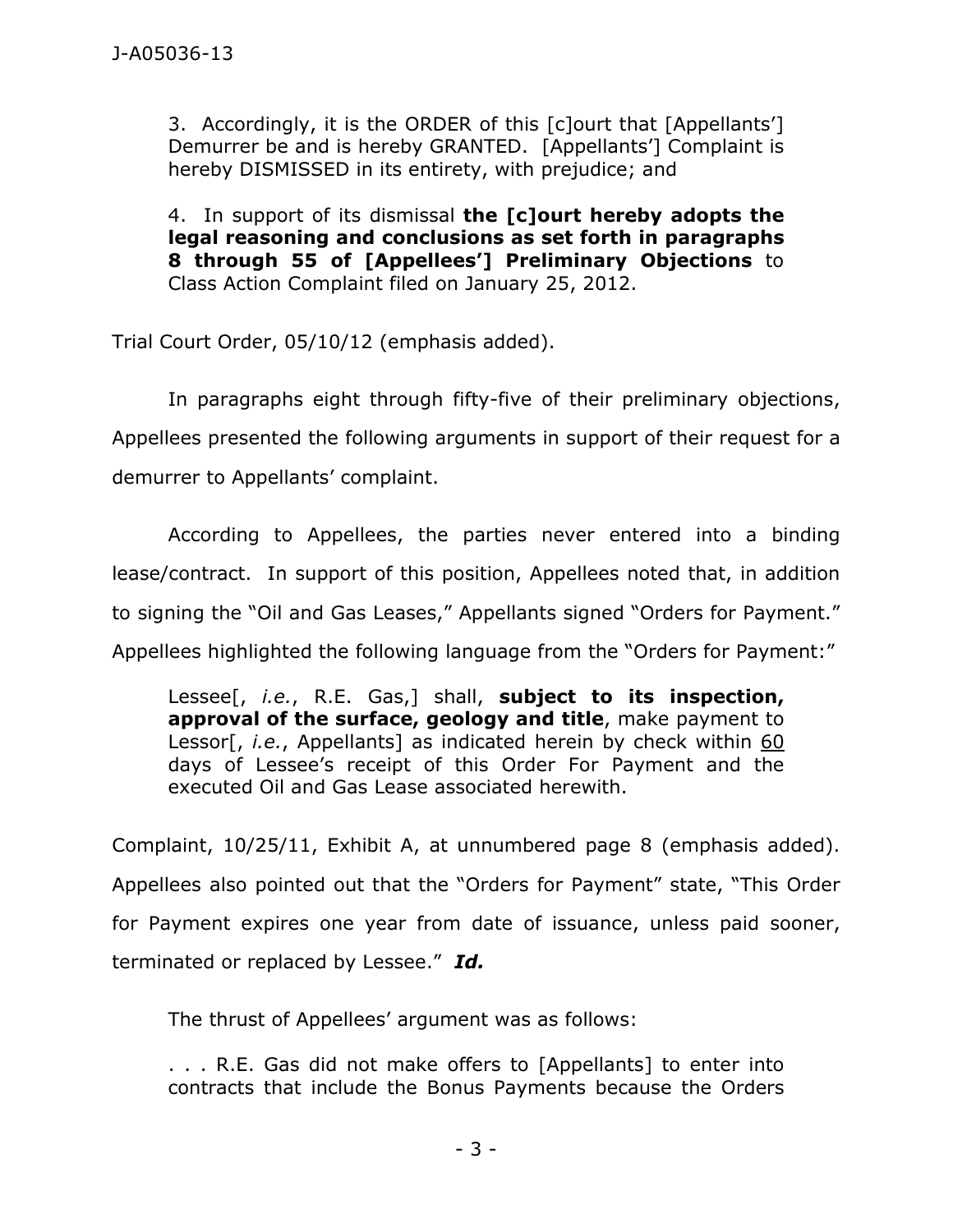for Payment: (i) gave R.E. Gas an unlimited right to terminate the Orders of Payment and, therefore, decide later the nature and extent of its performance, and (ii) required a further manifestation of assent by R.E. Gas.

As a result, the provision of the Proposed Leases and the Orders for Payment was merely an invitation to bargain on the part of R.E. Gas. Then [Appellants], by signing and returning the Proposed Leases and Orders for Payment, made offers to R.E. Gas to enter into the Proposed Leases and Orders for Payment under the terms and conditions contained in those documents.

However, R.E. Gas explicitly rejected [Appellants'] offers in Rejection Letters.

As a result, because R.E. Gas rejected [Appellants'] offers, no contracts that include Bonus Payments were ever formed. Therefore, the [c]ourt should . . . dismiss Count I of the Complaint as legally insufficient.

*Id.* at ¶¶48-51 (citations omitted). In paragraphs fifty-two through fifty-five of their preliminary objections, Appellees argued that, because no contracts were ever formed by Appellants and R.E. Gas, counts two and three of the complaint also are legally insufficient and should be dismissed.

 Appellants timely filed a notice of appeal from the court's order granting Appellees' preliminary objections.

When reviewing a trial court's order sustaining preliminary objections in the nature of a demurrer and dismissing a suit, our scope of review is plenary.

When reviewing an order granting preliminary objections in the nature of a demurrer, an appellate court applies the same standard employed by the trial court: **all material facts set forth in the complaint as well as all inferences reasonably deducible therefrom are admitted as true** for the purposes of review. The question presented by the demurrer is whether, on the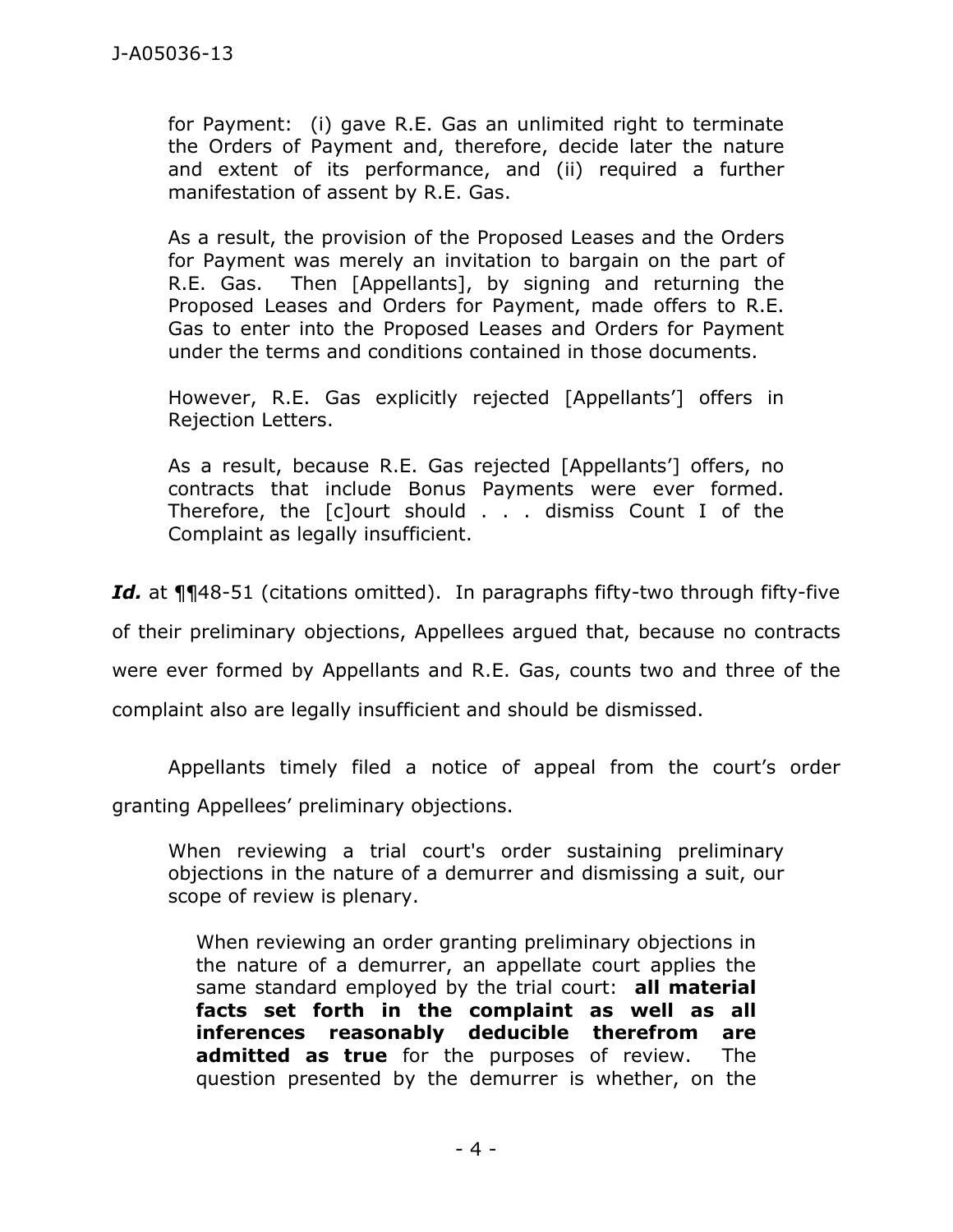facts averred, the law says with certainty that no recovery is possible.

Where affirmance of the trial court's order sustaining preliminary objections would result in the dismissal of an action, we may do so only when the case is clear and free from doubt. To be clear and free from doubt that dismissal is appropriate, it must appear with certainty that the law would not permit recovery by the plaintiff upon the facts averred. Any doubt should be resolved by a refusal to sustain the objections. We review the trial court's decision for an abuse of discretion or an error of law.

*DeMary v. Latrobe Printing and Pub. Co.*, 762 A.2d 758, 761 (Pa. Super.

2000) (citations and quotation marks omitted) (emphasis in original).

 By relying on the arguments Appellees provided in paragraphs eight through fifty-five of their preliminary objections, the trial court appears to have been persuaded that a demurrer was appropriate because the parties never entered into binding contracts/leases. Thus, although Appellants present this Court with multiple issues, the controlling question in this case is whether, considering the facts averred in Appellants' complaint, the law says with certainty that no recovery is possible because the parties never entered into contracts/leases.

The following law is instructive.

Before a contract can be found, all of the essential elements of the contract must exist. Therefore, in determining whether an agreement is enforceable, we must examine whether both parties have manifested an intent to be bound by the terms of the agreement, whether the terms are sufficiently definite, and whether consideration existed. If all three of these elements exist, the agreement shall be considered valid and binding.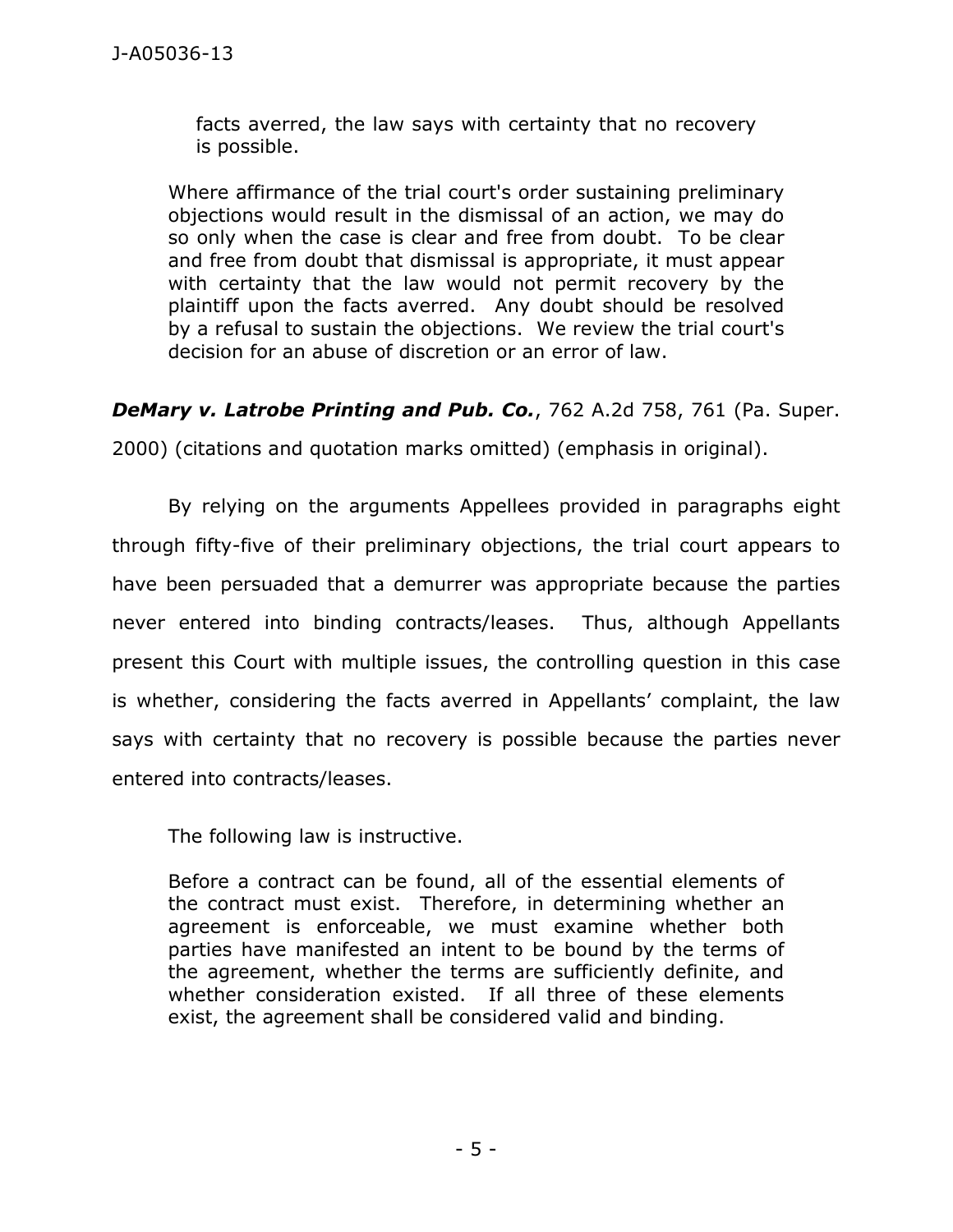*Johnston the Florist, Inc. v. TEDCO Const. Corp.*, 657 A.2d 511, 516 (Pa. Super. 1995).

 According to Appellants, the "Oil and Gas Leases" that R.E. Gas prepared, and that Appellants signed, constitute valid, binding agreements. In support of their position, Appellants argue that the trial court improperly isolated the language contained in the "Orders for Payment" instead of construing the entirety of the relevant documents. Appellants contend that, if the entirety of these documents are given effect, it becomes clear that the parties entered into binding contracts and that the contracts did not give Appellees unfettered discretion to terminate the parties' agreements.

 Our analysis begins with a review of the documents pertinent to this appeal. We will conduct such a review by examining the documents that pertain to Cardinale.<sup>1</sup> Complaint, 10/25/11, Exhibit A.

 The first document at issue is entitled "OIL AND GAS LEASE." *Id.* at unnumbered pages 1-3. It refers to Cardinale as "Lessor" and R.E. Gas as the "Lessee." The document describes in detail the land subject to the agreement, how R.E. Gas can utilize the land, and what Cardinale is entitled to receive in exchange for allowing R.E. Gas to lease and utilize her land. The document specifically states the effective date of the lease and the

\_\_\_\_\_\_\_\_\_\_\_\_\_\_\_\_\_\_\_\_\_\_\_\_\_\_\_\_\_\_\_\_\_\_\_\_\_\_\_\_\_\_\_\_

<sup>&</sup>lt;sup>1</sup> The Hugney/R.E. Gas documents are identical to the Cardinale/R.E. Gas documents with respect to the questions that this Court must address to dispose of this appeal. Thus, our analysis of, and holding upon, the Cardinale/R.E. Gas documents applies with equal force to the Hugney/R.E. Gas documents.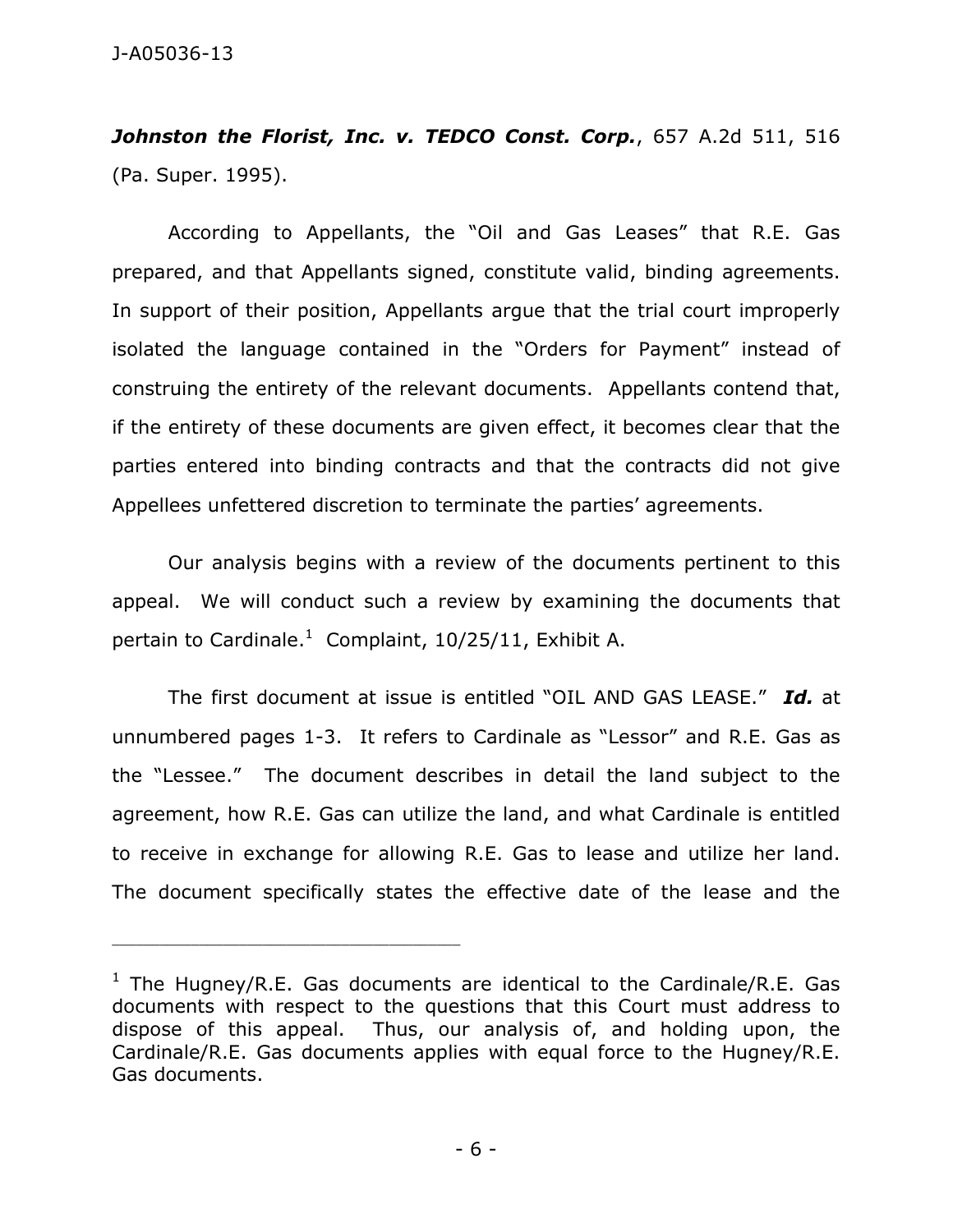primary term of the lease. In paragraph three, the "OIL AND GAS LEASE" provides for a bonus payment to be received by Cardinale, stating:

Within sixty (60) days from the date of execution of this lease, Lessee agrees to pay to the Lessor the sum of One Hundred Five Thousand Eight Hundred Seventy-five and 00/100 Dollars \$(105,875.00) as full and complete bonus payment for this lease for the entire primary term of this lease. This is a paid-up lease and no delay rentals shall be due. The bonus paid hereunder is consideration for this lease and shall not be allocated as mere rental for a period.

*Id.* at unnumbered page 1, ¶3. Notably, this paragraph places an unconditional duty upon R.E. Gas to pay Cardinale the bonus payment.

 Two additional documents are entitled "Free Gas Addendum to Oil and Gas Lease," *id.* at unnumbered pages 4-5, and "ADDENDUM OF ADDITIONAL PROVISIONS," *id.* at 6-7. These two documents elaborate on the parties' rights and duties under the "OIL AND GAS LEASE." An additional lease document is entitled "MEMORANDUM OF OIL AND GAS LEASE." *Id.* at unnumbered pages 9-10.

 These documents encompass the parties' lease agreement or, as Appellees refer to it, the "Proposed Lease." Appellees' Brief at 3. Another document also is at issue in this case, namely, the "Order for Payment." Complaint, 10/25/11, Exhibit A, at unnumbered page 8. We will discuss the "Order for Payment" in more detail below. However, we now note that, while the language of the "Order for Payment" arguably affects the parties' duties under their lease agreement, the language utilized in the "Order for Payment" suggests that it is something separate from the actual lease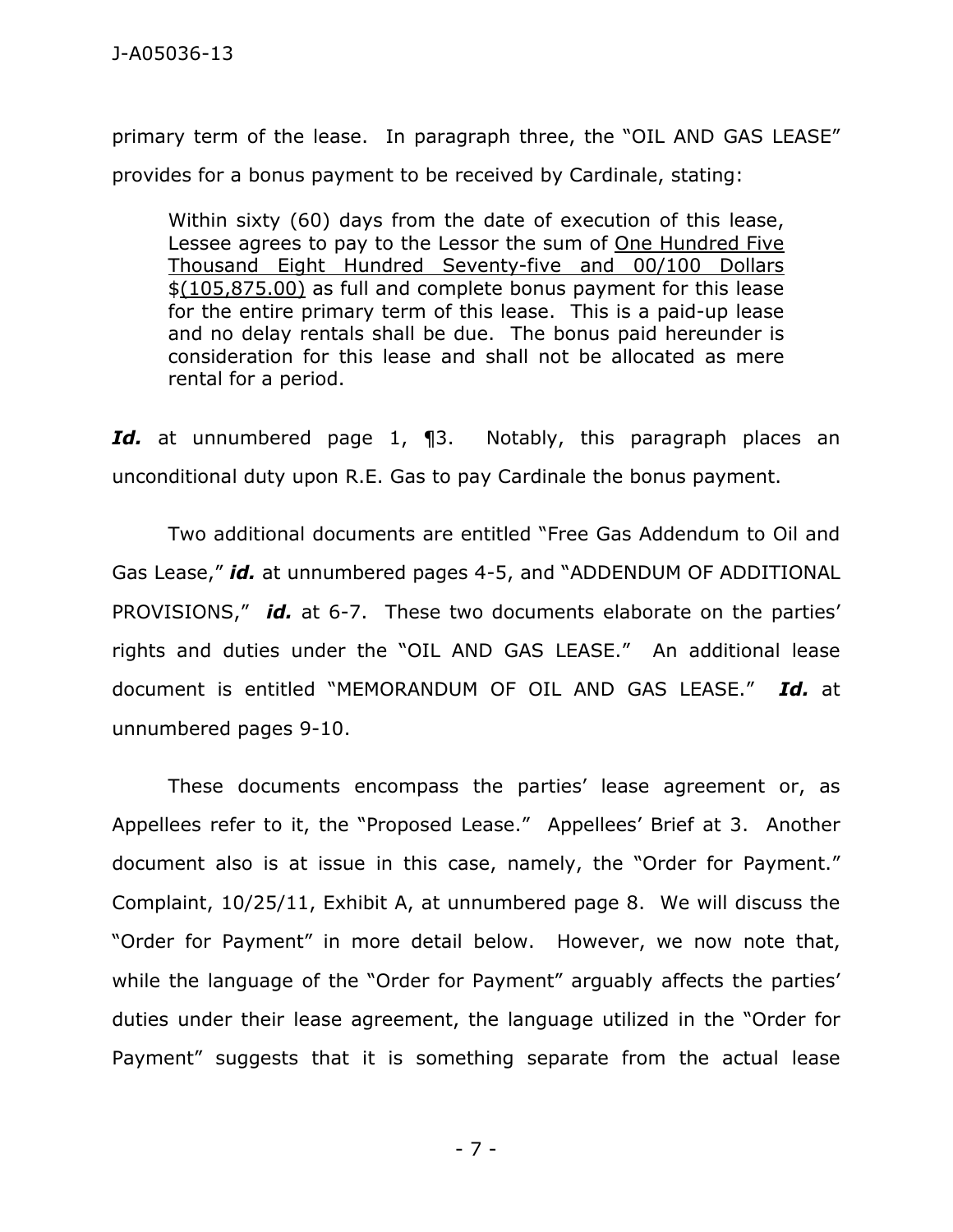agreement. In fact, Appellees treat the "Order for Payment" as if it is a document outside of what they deem the "Proposed Lease."<sup>2</sup>

 The pertinent portions of Appellees' preliminary objections do not cite any language in the lease agreement documents that suggest that the parties did not intend to enter binding lease agreements. Moreover, after reviewing these documents, we find that the language utilized in the lease agreement documents strongly indicates that the parties manifested an intent to be bound by the terms of the documents, that the terms of the documents were sufficiently definite, and that consideration existed. We, therefore, conclude that the reasons cited by the trial court for its determination that the lease agreements are not valid and binding were erroneous. No language contained in the "Order for Payment" alters this conclusion.

 In this regard, we first will address the following portion of Cardinale's Order for Payment:

Lessee[, *i.e.*, R.E. Gas,] shall, **subject to its inspection, approval of the surface, geology and title**, make payment to Lessor[, *i.e.*, Cardinale] as indicated herein by check within 60 days of Lessee's receipt of this Order For Payment and the executed Oil and Gas Lease associated herewith.

\_\_\_\_\_\_\_\_\_\_\_\_\_\_\_\_\_\_\_\_\_\_\_\_\_\_\_\_\_\_\_\_\_\_\_\_\_\_\_\_\_\_\_\_

<sup>&</sup>lt;sup>2</sup> See, e.g., Appellees' Brief at 3 ("In July and August 2009, [Appellants] signed proposed lease documents that included Oil and Gas Leases, Memoranda of Oil and Gas Lease, Addenda of Additional Provision, Free Gas Addenda to Oil and Gas Lease, and Right of Way Agreements (collectively, the 'Proposed Leases'). [Appellants] also signed Orders for Payment ('Orders for Payment') that discussed the lease bonuses (collectively, the 'Bonus Payments').") (citations omitted).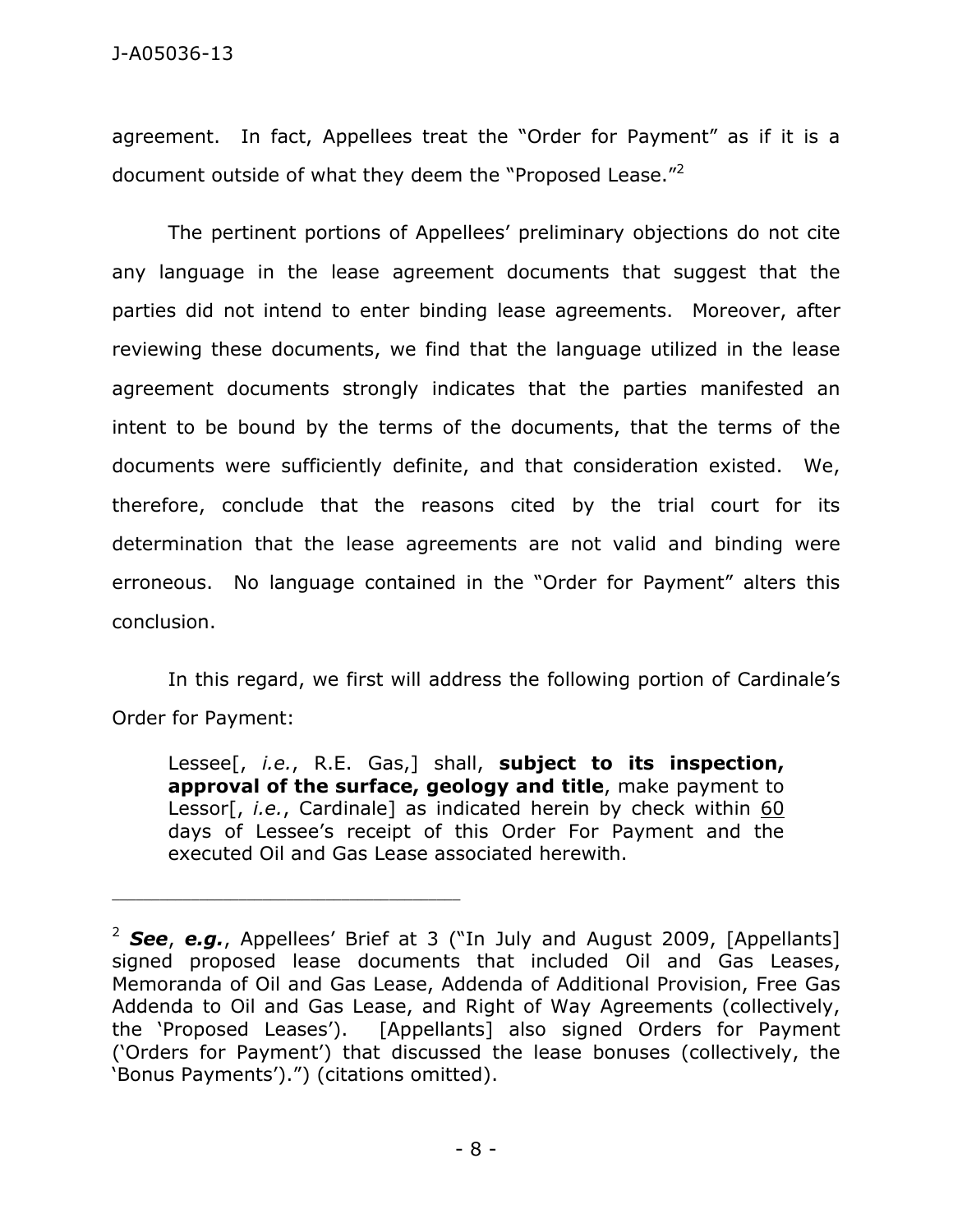Complaint, 10/25/11, Exhibit A, at unnumbered page 8 (emphasis added). Appellees contend that this language created a condition precedent to the formation of an agreement. We disagree with Appellees.

 Contractual conditions can relate directly to the existence of an actual agreement; however, such conditions usually deal with the parties' duties of performance. *See Village Beer and Beverage, Inc. v. Vernon D. Cox and Co., Inc.*, 475 A.2d 117, 122 (Pa. Super. 1984) ("While conditions usually deal with duties of performance, they may relate to the existence of contracts as well.") (citation omitted). The conditional language in the "Order for Payment" does not directly relate to the existence of an agreement between R.E. Gas and Cardinale. Rather, the language deals with R.E. Gas's duty of performance. R.E. Gas is required to perform by paying Cardinale as indicated in the "Order for Payment," subject to the conditions stated therein. Consequently, this provision in the "Order for Payment" does not render the parties' lease agreements invalid.

 We now turn to the provision of the "Order for Payment" relied upon by Appellees for their contention that R.E. Gas had the discretion to terminate the leases at will. Directly under the signature lines of Cardinale's "Order for Payment," the following language appears: "This Order for Payment expires one year from date of issuance, unless paid sooner, terminated or replaced by Lessee." Complaint, 10/25/11, Exhibit A, at unnumbered page 8.

 In terms of R.E. Gas's position, this statement, at best, allows R.E. Gas to terminate the "Order for Payment." This statement does not allow

- 9 -